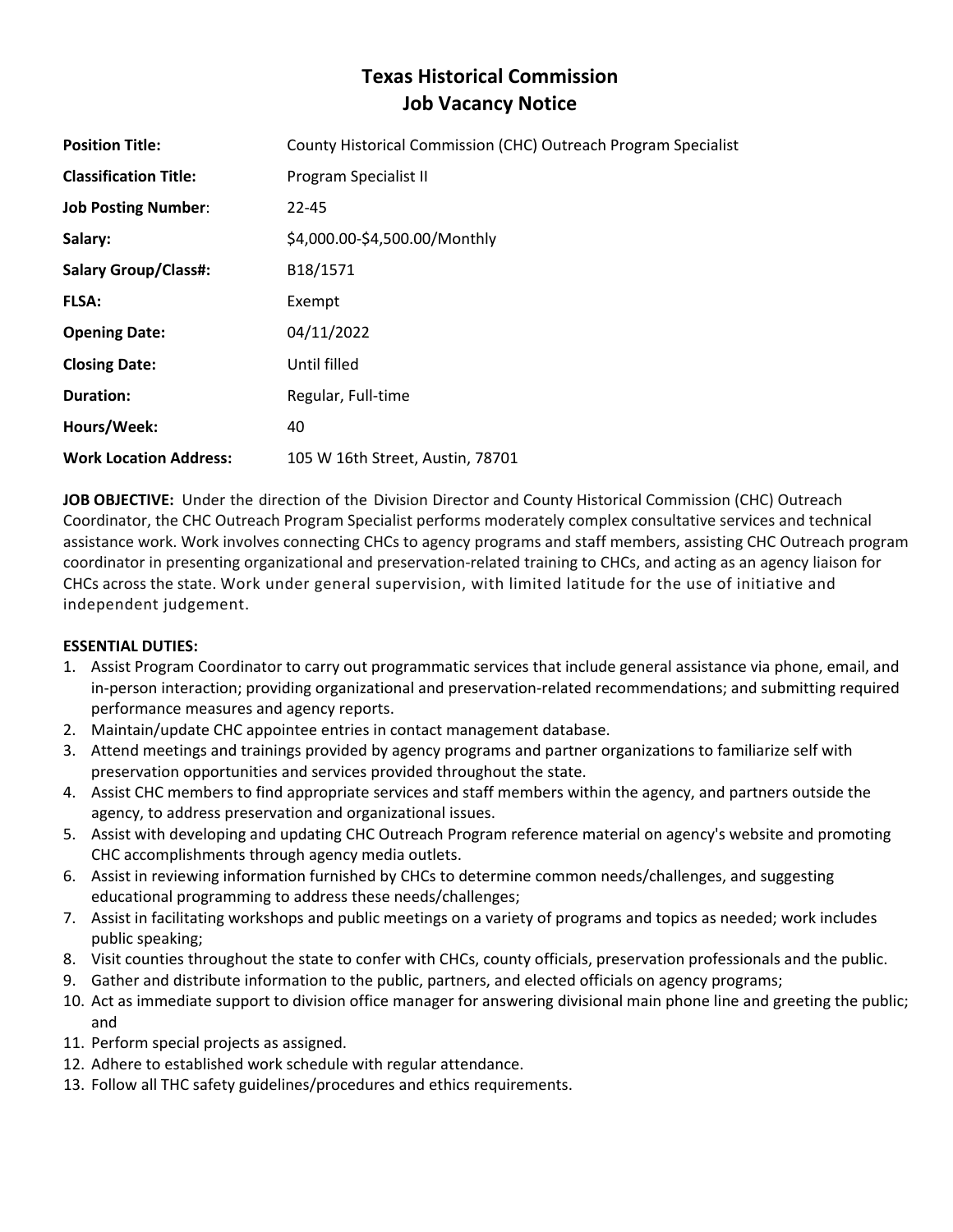# **NON-ESSENTIAL DUTIES:**

14. Perform other duties as assigned.

# **QUALIFICATIONS/REQUIREMENTS (The application must specifically state how each of the following qualifications are met:**

- Graduated from an accredited four-year college or university with major course work in Public Administration, History, Sociology, Historic Preservation, Planning or related field;
- Minimum two years' work experience in historic preservation;
- Valid driver's license, acceptable driving record and ability to drive a state vehicle; and
- Required to travel up to 20% of the work period.

#### **PREFER:**

- Experience working with county government, volunteers or volunteer boards;
- Proficiency in Microsoft Word, Excel, Access, and PowerPoint.

# **KNOWLEDGE, SKILLS AND ABILITIES:**

- Effective verbal and written communication, human relations and organizational skills;
- Effective critical thinking skills;
- Knowledge of historic preservation practices and standards;
- Knowledge of role of county historical commissions and/or experience with county government;
- Skill in providing customer service excellence to both internal and external customers;
- Skill in operating a personal computer with word processing, database and spreadsheet software;
- Ability to implement new systems and procedures to evaluate efficiency and effectiveness;
- Ability to work in a setting requiring self-motivation/cooperative decision-making and to work effectively with diverse groups of people;
- Ability to work effectively under pressure and meet strict deadlines while maintaining extreme attention to detail;
- Ability to multi-task in a fast-paced environment;
- Ability to adapt successfully and quickly to change and deliver quality results in a timely manner;
- Ability to plan, organize and work independently, as well as within a team environment;
- Ability to train others;
- Ability to exercise sound judgment and discretion; and
- Ability to maintain the highest level of confidentiality.

# **REGISTRATION, CERTIFICATION, OR LICENSURE:**

Must have or obtain a valid Driver's License and Defensive Driving Course to be able to operate state vehicles.

# **ENVIRONMENT/PHYSICAL CONDITIONS:**

Normal office work environment and may have exposure to dust and environmental allergens consistent with normal business activities and human contact. Mostly sedentary in nature but may involve walking; standing; pulling and pushing; kneeling, stooping and bending; performing tasks requiring fine motor skills and coordination; and safely lifting and carrying items weighing up to 30 pounds. Must be able work extended periods at a computer, and may require working extended hours and some evenings and weekends, as needed. May involve travel, occasionally overnight.

**REMARKS (Application procedures, Special requirements):** State of Texas application must be submitted through the [CAPPS website.](https://capps.taleo.net/careersection/808/jobsearch.ftl?lang=en) Only applicants interviewed will be notified of their selection or non-selection. Resumes will NOT be accepted in place of a completed application.